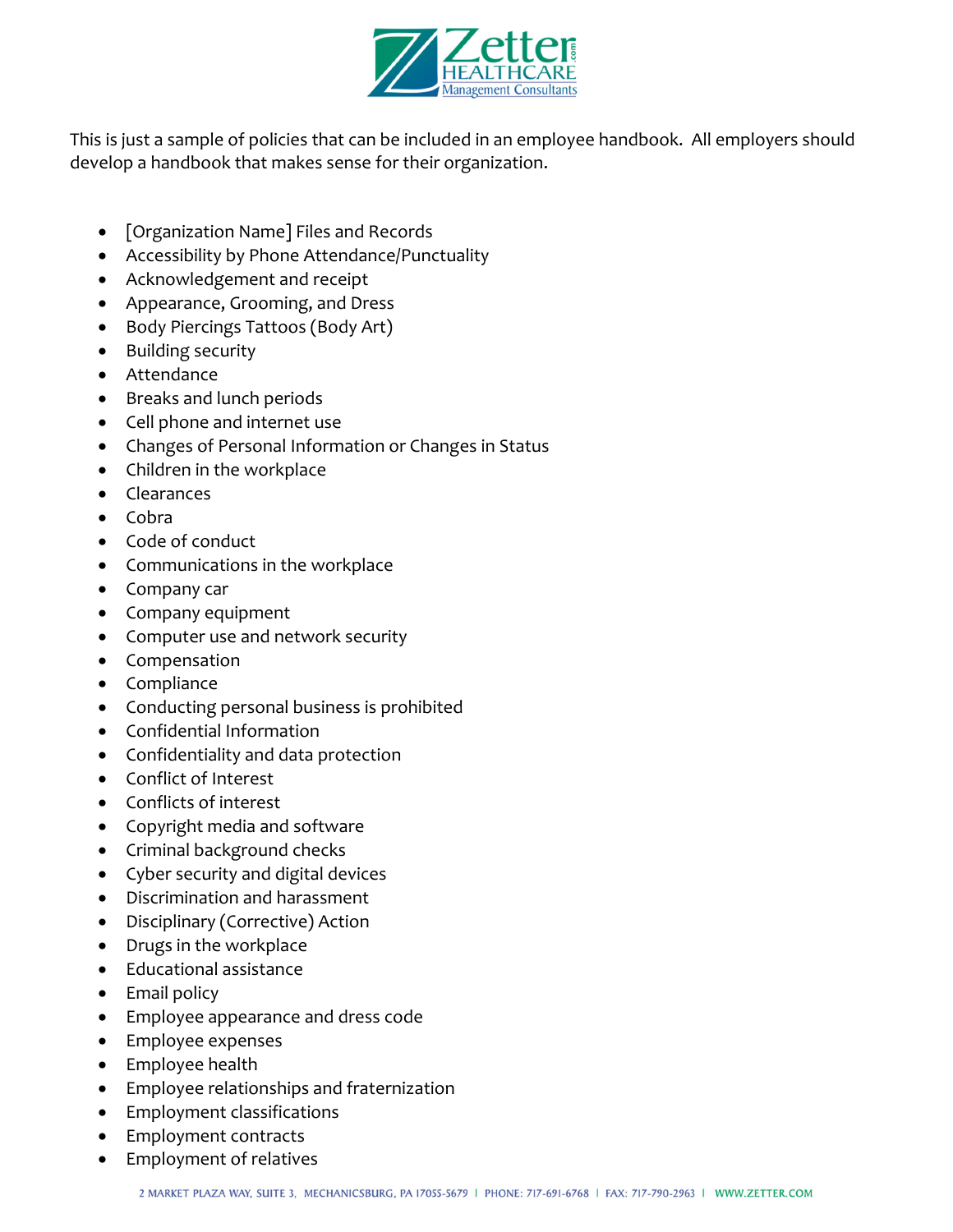

- Employment‐at‐will (if applicable state law)
- Entering and exiting the building
- Equal opportunity and employment
- Etiquette/Courtesies
- Exit Interview and Compliance
- First aid and emergency treatment
- Freelancing Moonlighting/Outside Employment
- Gambling/Drugs/Substances/Alcohol use
- Gifts to Employees by Suppliers/Vendors OR by Potential Suppliers/Vendors Gifts to Employees by Customers/Clients
- Hazard communication program
- Holidays
- Housekeeping
- Human resources officer
- Insurance and benefits
- Interaction with patients
- Internal Communications
- Internal investigations
- Job Abandonment
- Job responsibilities
- Jury services
- Keys
- Leaves of absence (sick, medical, FMLA, bereavement, Jury duty, voting, parental, etc)
- Mission statement
- Notices and posters
- Office environment
- Office/Office door security
- Orientation
- Our history
- Overtime
- Paid time off
- Parking
- Parking
- Patient Information
- Performance management & reviews
- Personal Mail
- Personal Hygiene in the Workplace
- Personal Property/Equipment/Tools Radios or IPOD's or MP3 Players In The Workplace
- Personal Telephone Calls or Faxes
- Personal vehicles and use of
- Personnel records
- Policies subject to change
- Progressive discipline
- Prohibition of tape recording of conversations
- Proprietary Work Products
- Public Statements
- Random drug testing
- Reasonable accommodations